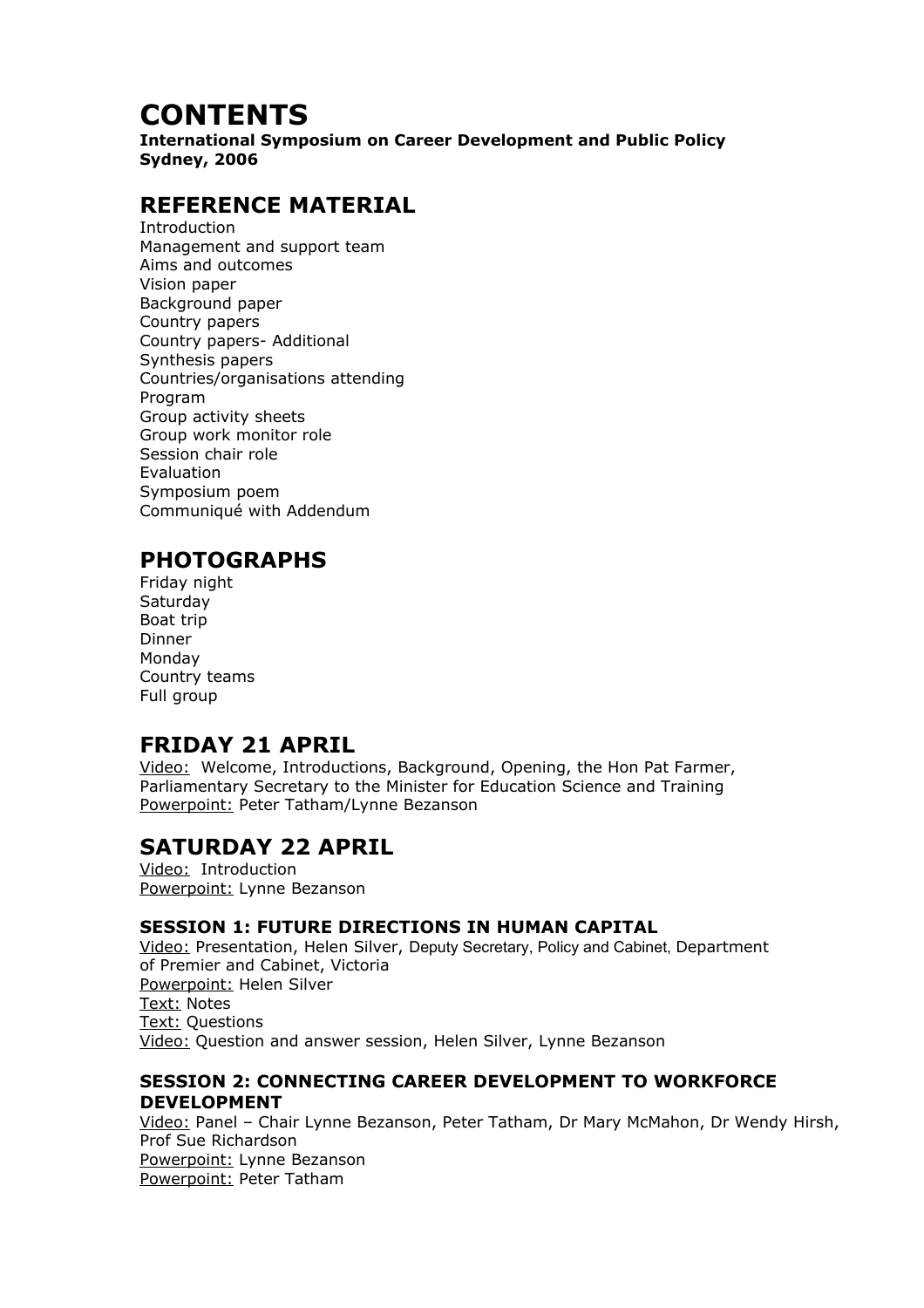Powerpoint: Dr Mary McMahon Powerpoint: Dr Wendy Hirsh Powerpoint: Prof Sue Richardson Text: Synthesis paper Video: Group report back Text: Notes Video: Rapporteur

#### **SESSION 3: CAREER DEVELOPMENT FOR YOUNG PEOPLE (WORKFORCE PREPARATION)**

Video: Lead presentation Richard Sweet Powerpoint: Richard Sweet Text: Synthesis paper Video: Group report back Text: Notes Video: Rapporteur

#### **SESSION 4: CAREER DEVELOPMENT FOR ADULTS AT WORK (WORKFORCE ADAPTABILITY)**

Video: Question and answers, Lester Oakes, Dr Wendy Hirsh Text: Synthesis paper Text: Dr Wendy Hirsh Text: Notes Video: Rapporteur

### **SUNDAY 23 APRIL**

### **SESSION 5: INTERNATIONAL DIVERSITY PANEL**

Video: Panel – Chair Richard Sweet, Miho Taguma, Helmut Zelloth, Margriet Malan Powerpoint: Richard Sweet Powerpoint: Miho Taguma Powerpoint: Helmut Zelloth Powerpoint: Margiet Malan Video: Forum

#### **SESSION 6: CAREER DEVELOPMENTS FOR ADULTS RE-ENTERING THE WORKFORCE (WORKFORCE RE-INTERGRATION)**

Video: Lead presentation, Dr Mary McMahon Powerpoint: Dr Mary McMahon Text: Synthesis paper Video: Group report back Text: Notes Video: Rapporteur

#### **SESSION 7: CAREER DEVELOPMENT AND OLDER WORKERS**

Video: Lead presentation, Judith Leeson AM Text: Judith Leesons presentation Video: Group report back Text: Notes Video: Rapporteur

#### **SESSION 8: CAREER DEVELOPMENT: THE EVIDENCE BASE AND PROFESSIONAL INFRASTRUCTURE**

Video: Panel – Chair, Dr John McCarthy, Deirdre Hughes, Dr Kris Magnussen, Powerpoint: Dr John McCarthy Powerpoint: Deirdre Hughes Powerpoint: Dr Kris Magnussen